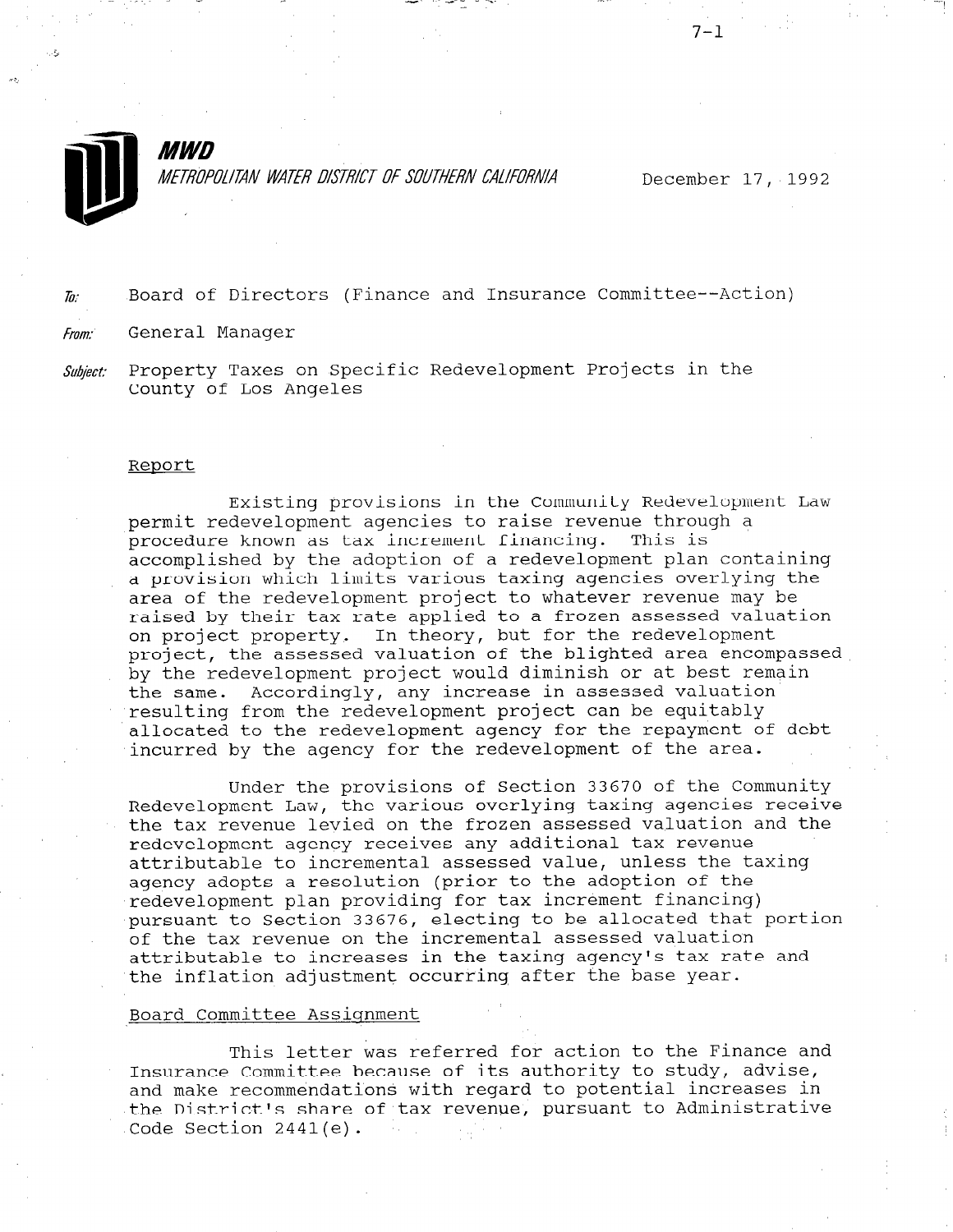Board of Directors -2- December 17, 1992

#### Recommendation

# FINANCE AND INSURANCE COMMITTEE FOR ACTION,

It is recommended that the Board of Directors adopt the resolutions in the form attached hereto, providing in substance that the District elects to be allocated that additional portion of revenue from taxes levied on redevelopment property which is attributable to either or both of the following: 1) any increase in the District's base year tax rate applied to incremental assessed value of project property; and 2) that portion of the increase in assessed valuation attributable to the annual inflation adjustment applied to the base year tax rate on the following specific redevelopment projects:

Name of Project and County

South Gate Commercial Corridors Redevelopment Project City of South Gate

Central Long Beach Redevelopment Project City of Long Beach

Los Angeles

Los Angeles

AMY

Attachments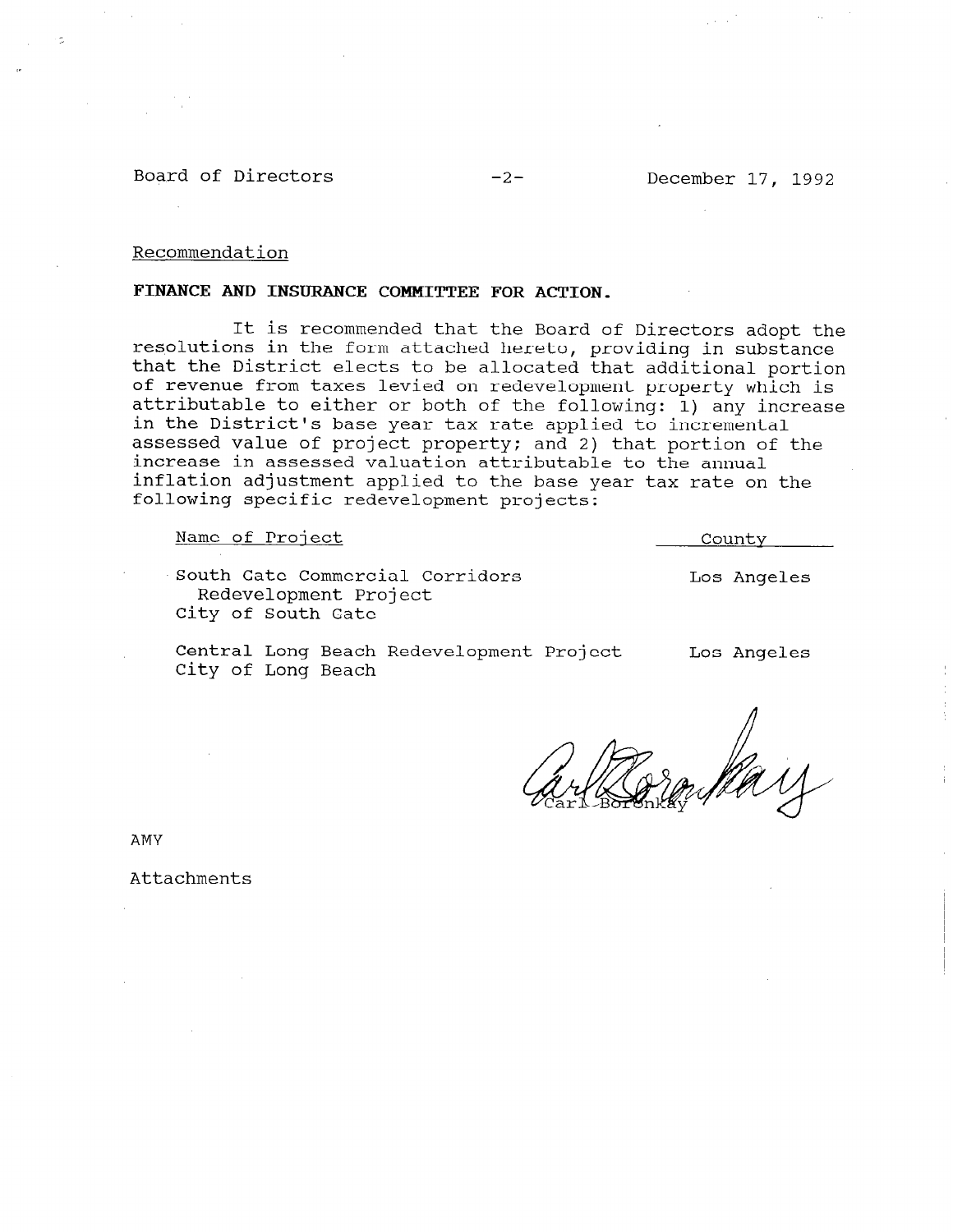#### RESOLUTION

# RESOLUTION OF THE BOARD OF DIRECTORS OF THE METROPOLITAN WATER DISTRICT OF SOUTHERN CALIFORNIA ELECTING TO RECEIVE ALLOCATION OF TAXES PURSUANT TO PROVISIONS OF THE COMMUNITY REDEVELOPMENT LAW

WHEREAS, subdivision (a) of Section 33676 of the Community Redevelopment Law (Sections 33000 et seq., of the Health and Safety Code of the State of California), as amended, provides that any affected taxing agency, such as this District may elect to be allocated, in addition to the portion of taxes allocated to the District pursuant to subdivision (a) of Section 33670 of said Law, that portion of the tax revenues otherwise allocated to a redevelopment agency pursuant to subdivision (b) of Section 33670 attributable to 1) an increase in the District's tax rate and 2) an increase in assessed valuation of project property attributable to the annual inflation adjustment, either of which occurs after a redevelopment plan becomes effective;

NOW, THEREFORE, BE IT RESOLVED by the Board of Directors of The Metropolitan Water District of Southern California that this District hereby elects to be allocated, in addition to the portion of taxes allocated to this District pursuant to subdivision (a) of Section 33670 of the Community Redevelopment Law, any portion of the tax revenue otherwise allocated to the South Gate Commercial Corridors Redevelopment Project in the City of South Gate pursuant to subdivision (b) of said Section 33670 which is attributable to 1) any increase in this District's tax rate and 2) the annual inflation adjustment in the assessed valuation of project property, either of which occurs after the tax year in which the ordinance adopting the redevelopment plan for the South Gate Commercial Corridors Redevelopment Project in the City of South Gate becomes effective.

BE IT FURTHER RESOLVED that the Executive Secretary is hereby directed to file forthwith certified copies of this resolution with the governing body of the Redevelopment Agency, the Redevelopment Agency of the City of South Gate, the Auditor-Controller, and the Tax Collector for the County of Los Angeles.

I HEREBY CERTIFY, that the foregoing is a full, true, and correct copy of a resolution adopted by the Board of Directors of The Metropolitan Water District of Southern California, at its meeting held January 12, 1993.

> Executive Secretary Executive Secretary mecroporican water